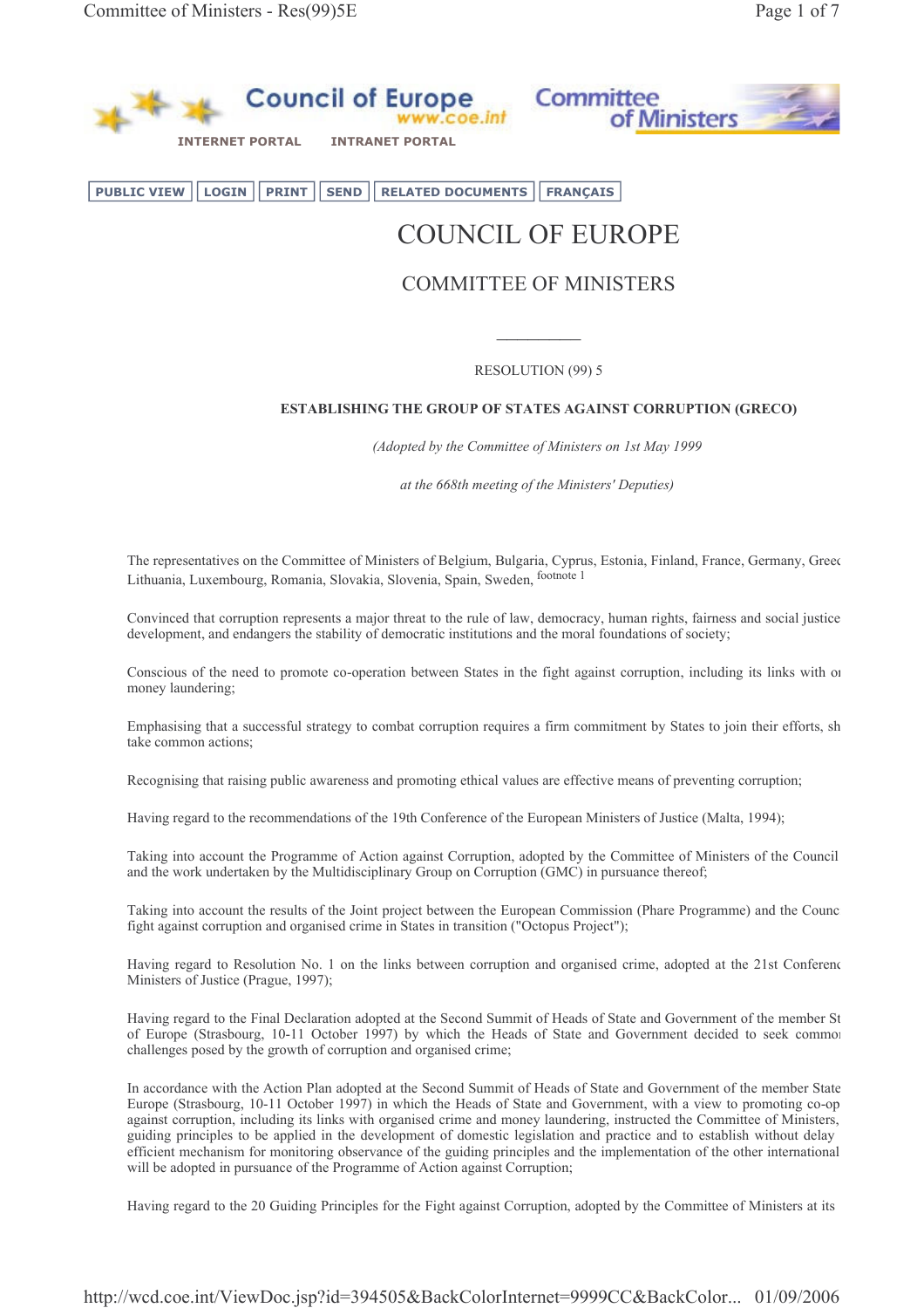November 1997 (hereinafter referred to as the "Guiding Principles");

Convinced that the establishment of the GRECO, where member States and non-member States of the Council of Europ equal footing, would make a significant contribution to the promotion of a dynamic process towards effectively prevent corruption;

Persuaded that by means of mutual evaluation and peer pressure, the GRECO shall be able to monitor in a flexible and e observance of the Guiding Principles and the implementation of the international instruments adopted by the Council against corruption;

Convinced that full membership of the GRECO should therefore be reserved to those which participate without rest evaluation procedures and accept to be evaluated through them;

Having regard to Resolution (98) 7 adopted by the Committee of Ministers on 5 May 1998, on the occasion of its 102nd se level, authorising the adoption of the present agreement;

HEREBY.

RESOLVE to establish the Group of States against Corruption (GRECO) by means of this Enlarged Partial Agreemen Statute appended thereto;

AGREE that the GRECO is established for an initial period of three years;

AGREE to review the functioning of the GRECO by the end of the initial period of three years;

EXPRESS the wish that all member States of the Council of Europe become members of the GRECO in the near future.

#### Appendix to Resolution (99) 5

#### STATUTE OF THE GROUP OF STATES AGAINST CORRUPTION (GRECO)

Article 1 - Aim of the GRECO

The aim of the Group of States against Corruption (hereinafter referred to as the "GRECO") is to improve the capacity of it corruption by following up, through a dynamic process of mutual evaluation and peer pressure, compliance with their u field.

#### Article 2 - Functions of the GRECO

In order to achieve the aim laid down in Article 1, the GRECO shall:

i. monitor the observance of the Guiding Principles for the Fight against Corruption as adopted by Committee of Ministers of the Council of Europe on 6 November 1997;

ii. monitor the implementation of international legal instruments to be adopted in pursuance of the Program of Action against Corruption, in conformity with the provisions contained in such instruments;

Article 3 - Seat

The GRECO's seat shall be in Strasbourg.

#### Article 4 - Procedure for membership of the GRECO

1. Any member States of the Council of Europe, other than those mentioned in the Resolution establishing the GRECO, ma at any time by so notifying the Secretary General of the Council of Europe.

2. Any non-member States having participated in the elaboration of this Enlarged Partial Agreement footnote 2 may join t time by so notifying the Secretary General of the Council of Europe. The notification shall be accompanied by a declaration the non-member States undertakes to apply the Guiding Principles for the Fight against Corruption, adopted by the Commi the Council of Europe on 6 November 1997.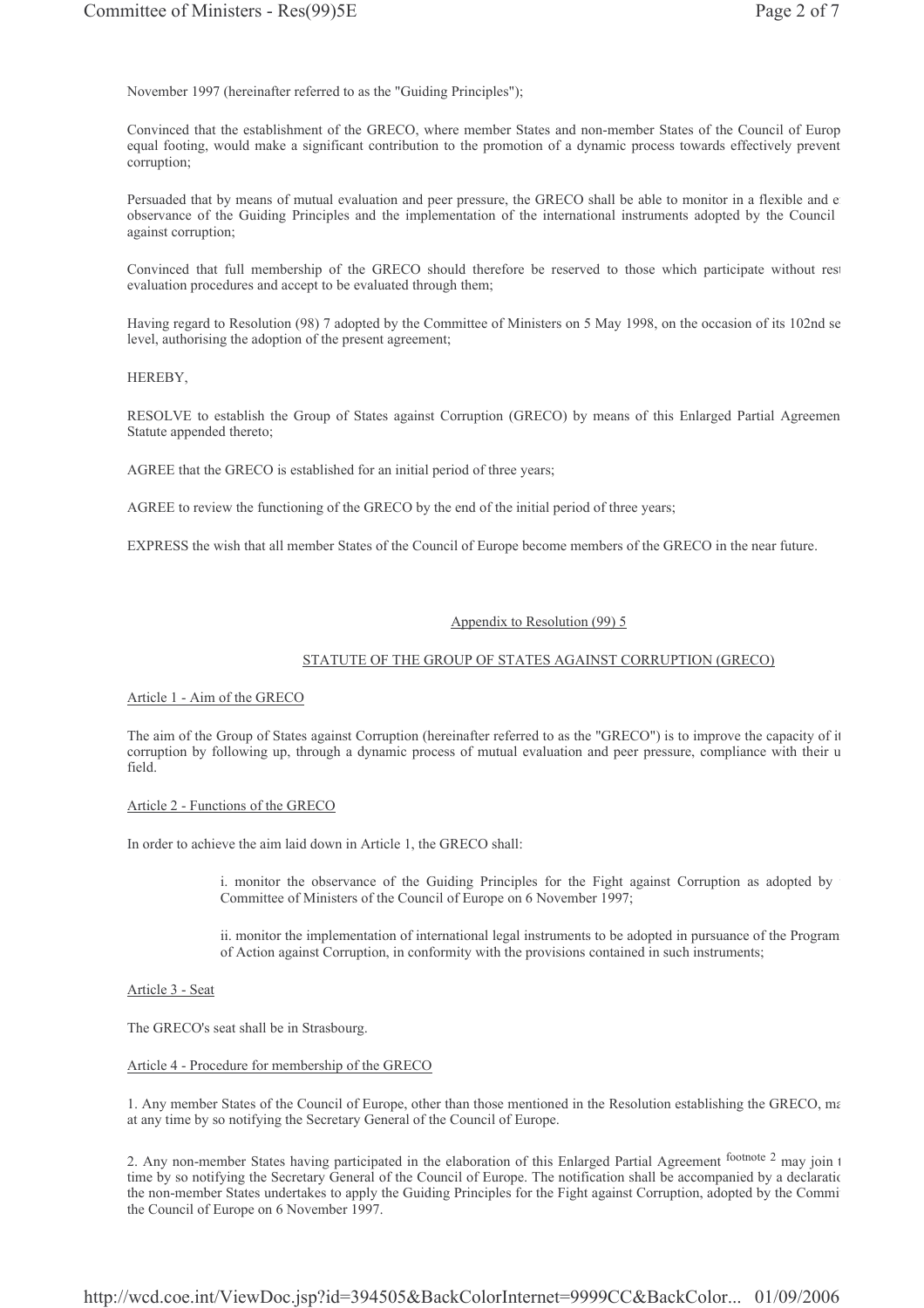3. States which become Parties to international legal instruments adopted by the Committee of Ministers of the Cou pursuance of the Programme of Action against Corruption providing for compulsory membership of the GRECO shall beco GRECO ipso facto in conformity with the provisions contained in these instruments.

4. The Committee of Ministers of the Council of Europe in its composition restricted to the States members of the Enlarged following consultation of the non-member States already participating, may invite non-member States, other than those co-2 above, to join the GRECO. The non-member States having received such an invitation, shall notify to the Secretary Gen join the GRECO, accompanied by a declaration to the effect that it undertakes to apply the Guiding Principles for the Fight and

#### Article 5 - Participation of the European Community

The European Community may be invited by the Committee of Ministers to participate in the work of the GRECO. The participation shall be determined in the resolution inviting it to participate.

#### Article 6 - Composition of the GRECO

1. Each member shall appoint a delegation to the GRECO consisting of not more than two representatives. One repr appointed as head of the delegation.

2. The budget of the Enlarged Partial Agreement shall bear the travel and subsistence expenses of one of the representatives

3. The representatives appointed to the GRECO shall enjoy the privileges and immunities applicable under Article 2 of General Agreement on Privileges and Immunities of the Council of Europe.

#### Article 7 - Other Representatives

1. The European Committee on Legal Co-operation (CDCJ) and the European Committee on Crime Problems (CDPC) sl representative to the GRECO.

2. The Committee of Ministers may invite other Council of Europe bodies to appoint a representative to the GRECO after co

3. The Statutory Committee, set up under Article 18 below, shall appoint a representative to the GRECO.

4. Representatives appointed under paragraphs 1 to 3 above shall participate in plenary meetings of the GRECO withou Their travel and subsistence expenses shall not be borne by the budget of the Enlarged Partial Agreement.

#### Article 8 - Operation of the GRECO

1. The GRECO shall take the necessary decisions for its operation. In particular, it shall:

i. adopt evaluation reports in accordance with Article 15;

ii. approve its draft annual programme of activities and submit, in conformity with the Financial Regulations, proposals to the Secretary General of the Council of Europe relating to the elaboration of the draft annual budget, prior to its transmission to the Statutory Committee set up under Article 18 below;

iii. approve its annual activity report, including its annual accounts, prior to its submission to the Statutory Committee and to the Committee of Ministers;

2. The GRECO shall hold at least two plenary meetings a year and may decide to set up working parties whenever accordance with its Rules of Procedure.

3. The GRECO will publish every year its annual report of activities including its annual accounts, once approved by 1 pursuant to Article 18 below.

4. The GRECO shall draw up its own Rules of Procedure. Any State or the European Community, when becoming a meml shall be deemed to have accepted the Statute and the Rules of Procedures of the GRECO.

5. The GRECO shall hold its meetings in camera.

6. Members of the GRECO participating in the mutual evaluation shall have the right to vote. Each of them shall be entitle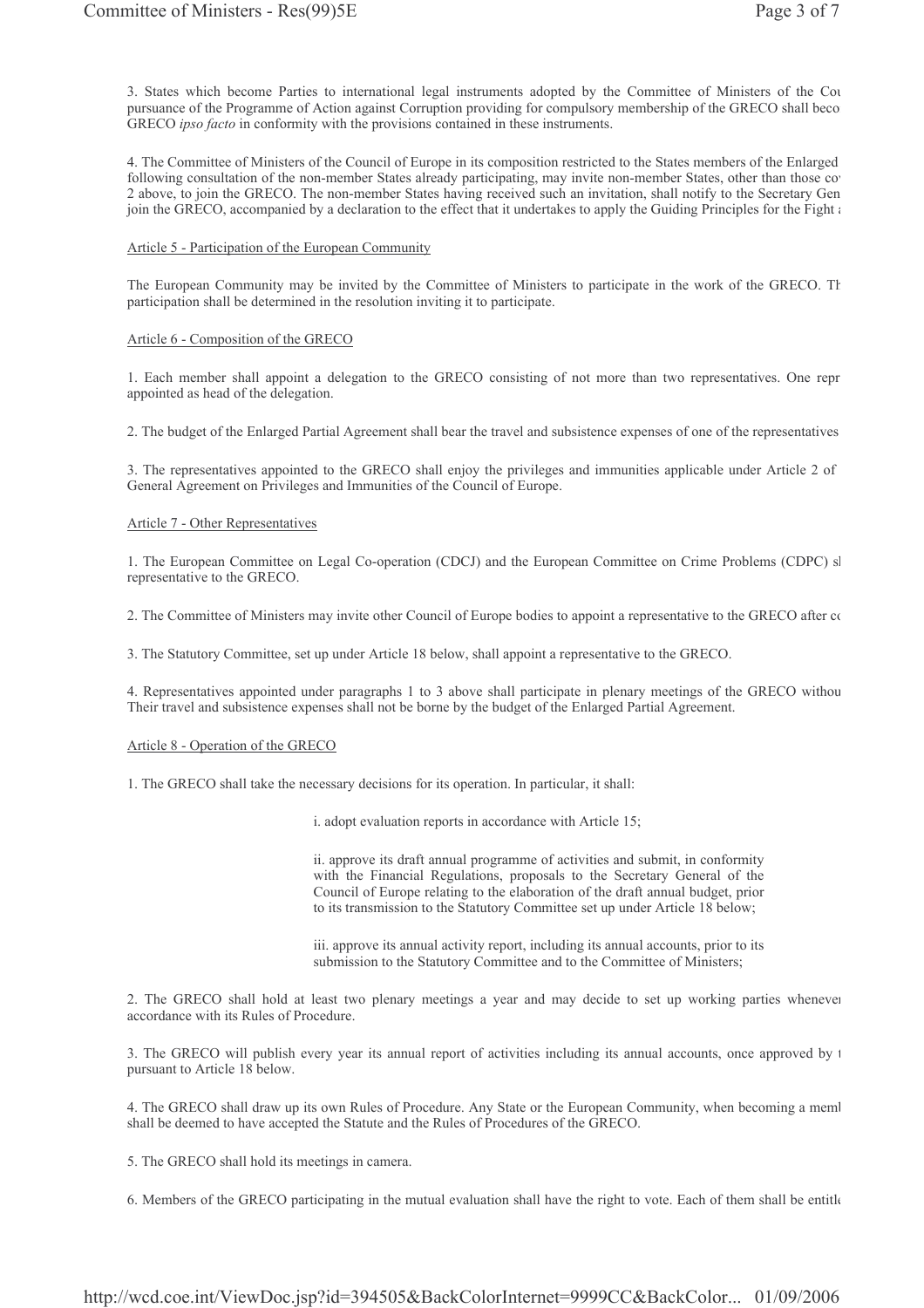However, unless otherwise decided by the Statutory Committee, a member which has failed to pay all or a substantial par contribution to the budget of the enlarged partial agreement for a period of two years, shall no longer take part in the decisio

7. Decisions of the GRECO shall be taken by two-thirds of the votes cast footnote 3 and the majority of those entitled procedural decisions shall be taken by a majority of the votes cast.

8. The GRECO shall elect its President and Vice-President among the representatives of the members entitled to vote.

#### Article 9 - Bureau

1. There shall be a Bureau composed of the President and the Vice-President referred to in Article 8 paragraph 8 above and elected by the GRECO, among the representatives of the members entitled to vote which are, as far as possible, Parties to international legal instruments adopted in pursuance of the Programme of action against corruption.

2. The Bureau shall carry out the following functions:

- prepare the preliminary draft annual programme of activities and the draft annual activity report;

- make proposals to the GRECO concerning the preliminary draft budget;

- organise country visits on the basis of the decisions taken by the GRECO;

- make proposals to the GRECO on the composition of the ad hoc evaluation teams:

prepare the agenda for the meetings of the GRECO including those at which evaluation reports will be discussed;

- make proposals to the GRECO as regards the provisions to be selected for evaluation procedures in pursuance of Article 10 paragraph 3 below;

make proposals to the GRECO concerning the appointment of scientific experts and consultants.

3. The Bureau shall carry out any other function assigned to it by the GRECO.

4. The Bureau shall exercise its functions under the general supervision of the GRECO.

#### Article 10 - Evaluation procedure

1. The GRECO shall conduct evaluation procedures in respect of each of its members in pursuance of Article 2.

2. The evaluation shall be divided in rounds. An evaluation round is a period of time determined by the GRECO, during w procedure shall be conducted to assess the compliance of members with selected provisions contained in the Guiding Prin international legal instruments adopted in pursuance of the Programme of Action against Corruption.

3. At the beginning of each round the GRECO shall select the specific provisions on which the evaluation procedure shall be

4. Each member shall identify a maximum of 5 experts who would be able to undertake the tasks set out in Articles 12-14.

5. Each member shall ensure that its authorities co-operate, to the fullest possible extent, in the evaluation procedure, witl national legislation.

#### Article 11 - Ouestionnaire

1. The GRECO shall adopt a questionnaire for each evaluation round, which shall be addressed to all members concerned by

2. The questionnaire shall provide the framework of the evaluation procedure.

3. Members shall address their replies to the Secretariat within the time limits fixed by the GRECO.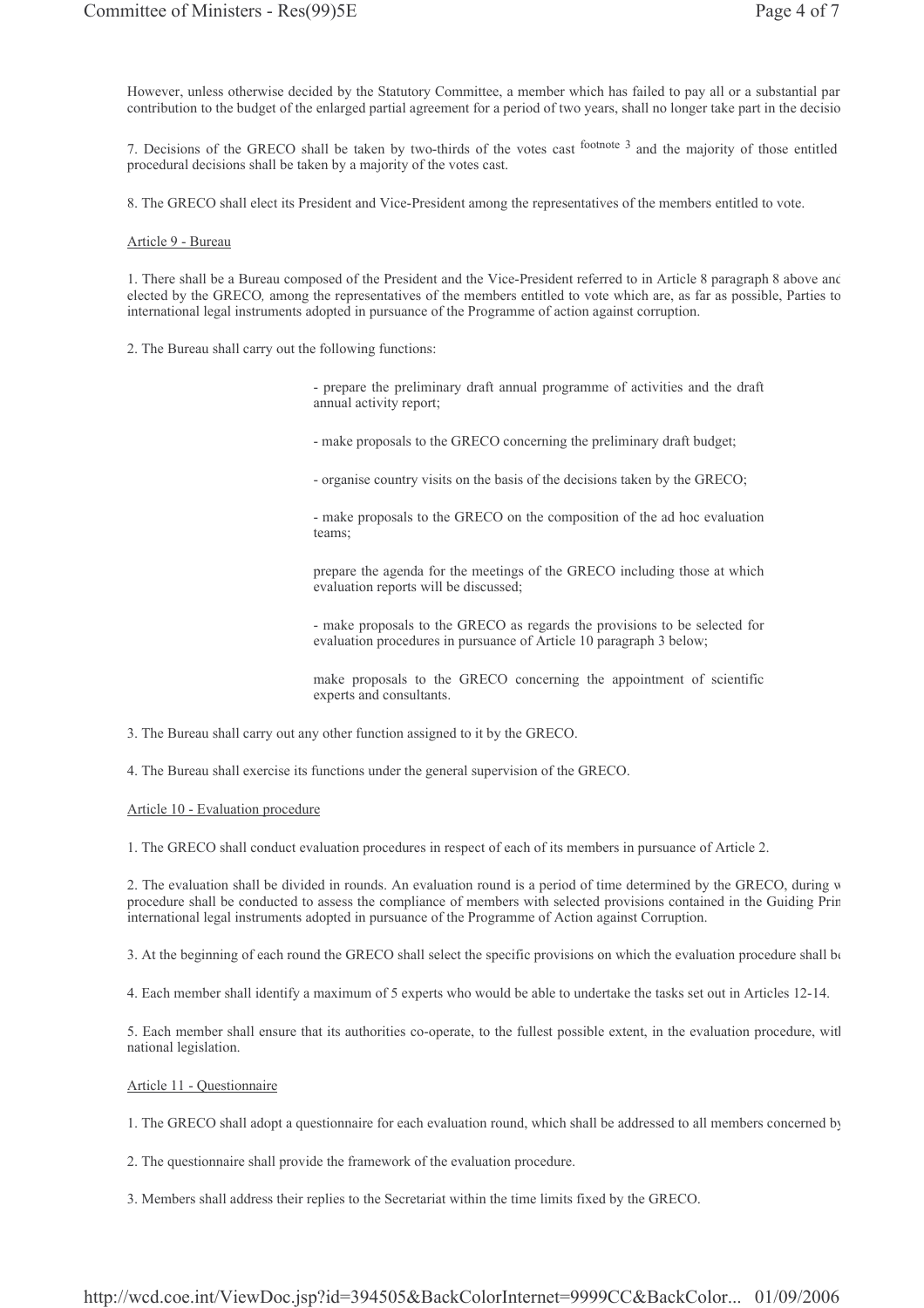## Article 12 - Evaluation teams

1. The GRECO shall appoint, from the experts referred to in paragraph 4 of Article 10, a team for the evaluation of each m referred to as "the team"). When the evaluation concerns the implementation of one of the international legal instruments ad of the Programme of Action against Corruption, the GRECO shall appoint teams composed exclusively of experts propose are Parties to the instrument concerned.

2. The team shall examine the replies given to the questionnaire and may request, where appropriate, additional information undergoing the evaluation, to be submitted either orally or in writing.

3. The budget of the Enlarged and Partial Agreement shall bear the travel and subsistence expenses of the experts participati

## Article 13 - Country visits

1. The GRECO may instruct the team to visit a member, for the purpose of seeking additional information concerning which is useful for the evaluation.

2. The GRECO shall give a minimum of two months notice to the member concerned of its intention to carry out the visit.

3. The visit shall be carried out in accordance with a programme arranged by the member concerned, taking into account th by the team.

4. The members of the team shall enjoy the privileges and immunities applicable under Article 2 of the Protocol to the Ger Privileges and Immunities of the Council of Europe.

5. The budget of the Enlarged Partial Agreement shall bear the travel and subsistence expenses necessary for the carrying or

# Article 14 - Evaluation reports

1. On the basis of the information gathered, the team shall prepare a preliminary draft evaluation report on the state of the la in relation to the provisions selected for the evaluation round.

2. The preliminary draft report shall be transmitted to the member undergoing the evaluation for comments. These comm into account by the team when finalising the draft report.

3. The draft report shall be submitted to the GRECO.

# Article 15 - Discussion and adoption of reports

1. The GRECO shall debate in Plenary the draft report submitted by the team.

2. The member undergoing the evaluation shall be entitled to submit observations orally and/or in writing to the Plenary.

3. At the close of the debate, the GRECO shall adopt, with or without amendments, the report in respect of the meml evaluation.

4. All members shall be entitled to participate in the vote leading to the adoption of evaluation reports relating to the applica Principles. Only members which are Parties to an international legal instrument adopted in pursuance of the Programme Corruption shall be entitled to participate in the vote leading to the adoption of evaluation reports on the implementation concerned.

5. Evaluation reports shall be confidential. Unless otherwise decided, access to these reports shall be restricted to members has carried out the evaluation, in addition to members of the GRECO, of the Statutory Committee and of the Secretariat of tl

6. The GRECO's report may contain recommendations addressed to the member undergoing the evaluation in order to in laws and practices to combat corruption. The GRECO shall invite the member to report on the measures take recommendations.

# Article 16 - Public Statements

1. The Statutory Committee may issue a public statement when it believes that a member remains passive or takes insufficie of the recommendations addressed to it as regards the application of the Guiding Principles.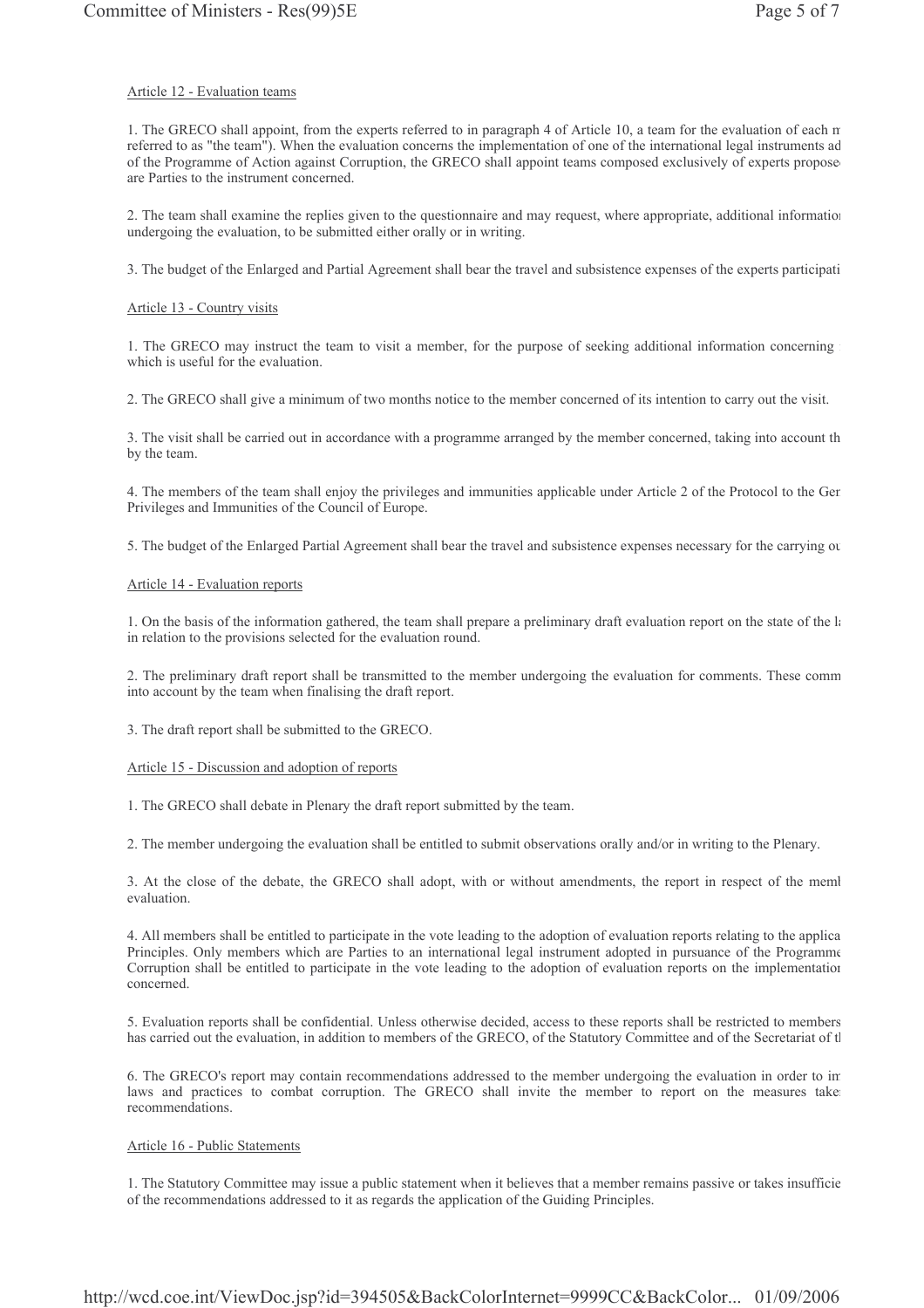2. The Statutory Committee, in its composition restricted to the members who are parties to the instruments concerned, statement when it believes that a member remains passive or takes insufficient action in respect of the recommendations regards the implementation of an instrument adopted in pursuance of the Programme of Action against Corruption.

3. The Statutory Committee shall inform the member concerned and provide an opportunity for the member to submit further confirming its decision to issue a public statement referred to in paragraphs 1 and/or 2 above.

#### Article 17 - The GRECO's financial resources

1. The budget of the GRECO shall be financed through the annual compulsory contributions of its members;

2. The GRECO may receive additional voluntary contributions from its members;

3. The GRECO may also receive voluntary contributions from interested international institutions;

4. Financial resources covered by paragraph 3 above shall be subject to the authorisation of the Statutory Committee prior to

5. The GRECO's assets shall be acquired and held on behalf of the Council of Europe and shall benefit as such from immunities applicable to the Council's assets under existing agreements.

#### Article 18 - Statutory Committee

1. The Statutory Committee shall be composed of the representatives on the Committee of Ministers of the member State Europe which are also members of the GRECO and of representatives specifically designated to that effect by the oth GRECO.

2. The Statutory Committee shall determine every year the members' compulsory contributions to the GRECO. The scale the contributions of non-members of the Council of Europe are calculated shall be decided in agreement with the latter; as scale shall conform to the criteria for the determination of the scale of contributions to the general budget of the Council of l

3. The Statutory Committee shall adopt every year the GRECO's budget on expenditure relating to the implementation of activities and common secretariat expenditure.

4. The Statutory Committee shall approve every year the GRECO's annual accounts which shall be drawn up by the Secre Council of Europe in accordance with the Financial Regulations of the Council of Europe and submitted to the St. accompanied by the report of the Board of Auditors. In order to discharge the Secretary General from responsibility for the financial year in question, the Statutory Committee shall transmit to the Committee of Ministers the annual accounts approval or any comments, and the report drawn up by the Board of Auditors.

5. The Financial Regulations of the Council of Europe shall apply, *mutatis mutandis*, to the adoption and management of the

#### Article 19 - Secretariat

1. The GRECO shall be assisted by a Secretariat provided by the Secretary General of the Council of Europe.

2. The GRECO's Secretariat shall be headed by an Executive Secretary appointed by the Secretary General of the Council of

#### Article 20 - Amendments

1. The GRECO or any of its members may propose amendments to this Statute to the Statutory Committee.

2. This Statute may be amended by Statutory Committee by unanimous decision. If the amendment has not been proposed l latter shall be consulted by the Statutory Committee.

#### Article 21 - Withdrawal

1. Subject to the applicable provisions of international legal instruments mentioned in Article 2, paragraph 2 above, withdraw from the GRECO by means of a declaration addressed to the Secretary General of the Council of Europe by the N Affairs or a diplomatic representative who shall be given specific powers to this effect.

2. The Secretary General shall acknowledge receipt of the declaration and inform the member concerned that it will b Statutory Committee.